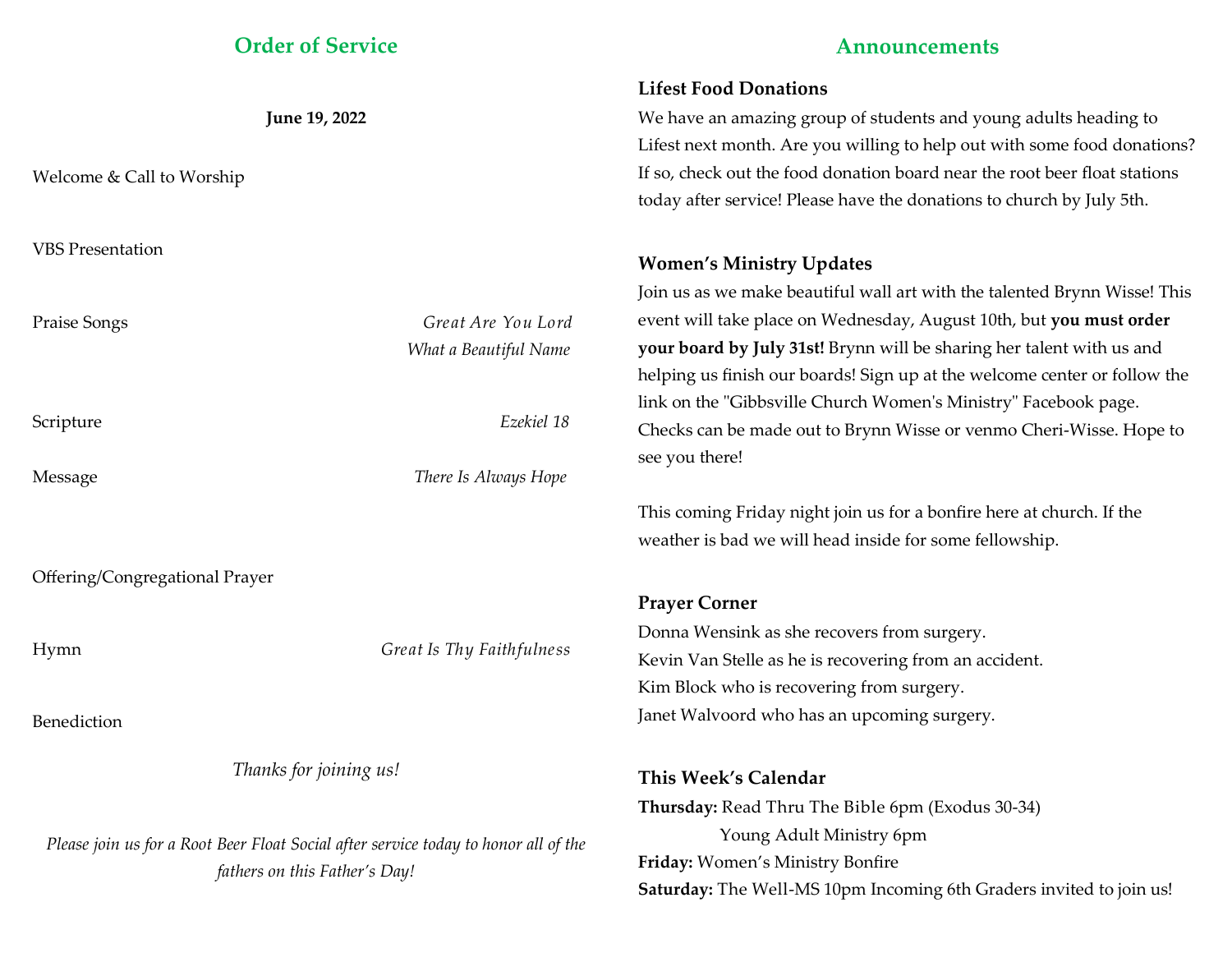# **There Is Always Hope** Ezekiel 18

### **I. Faith Isn't Hereditary -** *You Must Believe*

"If he [the righteous man] fathers a son who is violent…who defiles his neighbor's wife, oppresses the poor and needy, commits robbery…shall he then live? He shall not live. He has done all these abominations; he shall surely die; his blood shall be upon himself." (vs 10-13)

# **II. Judgment Isn't Generational -** *You Must Turn Away*

"Now suppose this man fathers a son who sees all the sins that his father has done; he sees, and does not do likewise…he shall not die for his father's iniquity; he shall surely live." (vs. 14; 17)

## **III. Hope Isn't Lost -** *You Must Turn To God*

"Cast away from you all the transgressions that you have committed, and make yourselves a new heart and a new spirit! Why will you die, O house of Israel? For I have no pleasure in the death of anyone, declares the Lord God; so turn, and live." (vs. 31-32)

# **Gibbsville Church**

# There is Always Hope EZEKIEL 18



June 19, 2022

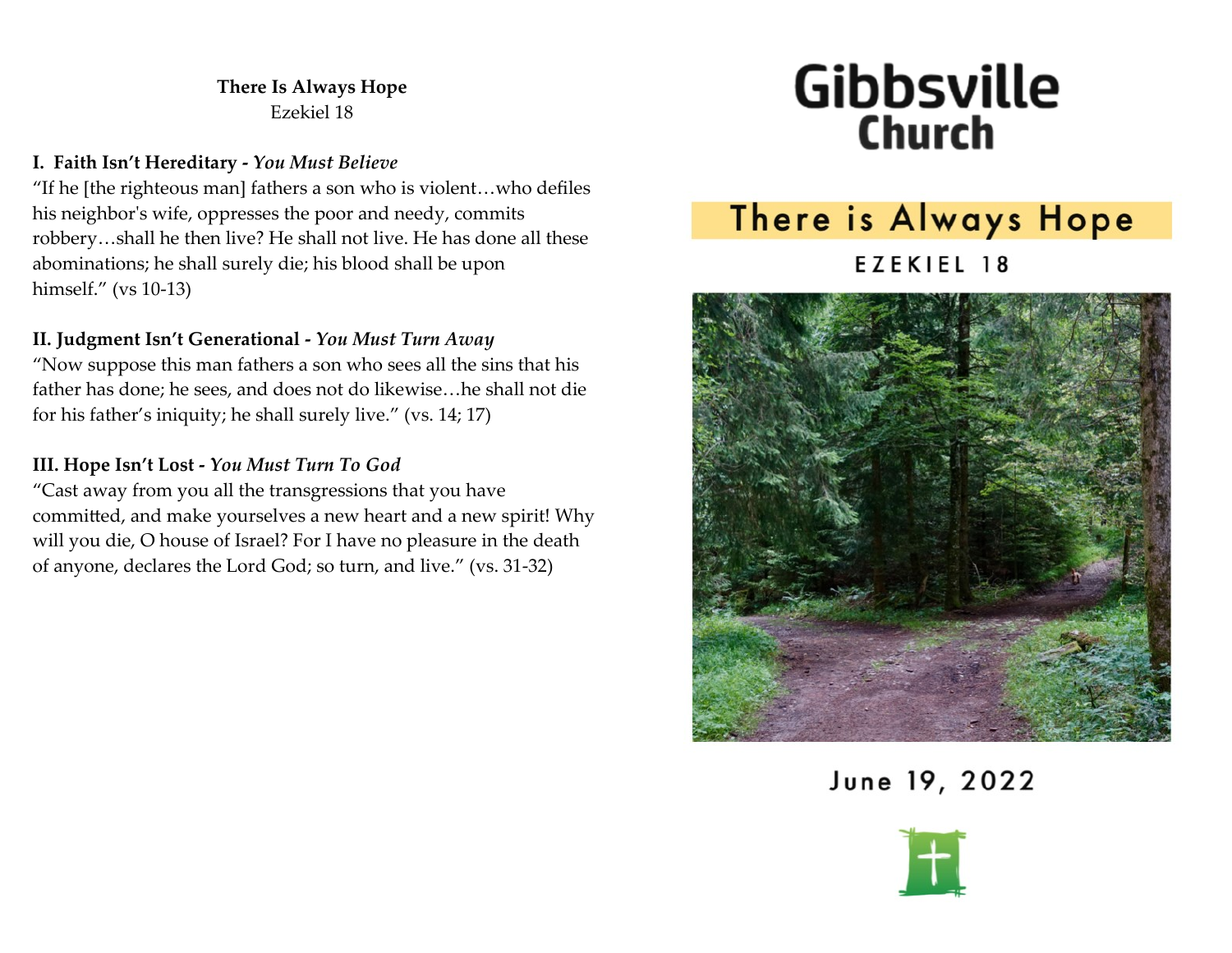### **Great Are You Lord**

**Verse:** You give life. You are love; You bring light to the darkness. You give hope. You restore every heart that is broken. And great are you Lord.

**Chorus:** It's Your breath, in our lungs So we pour out our praise We pour out our praise. It's Your breath, in our lungs So we pour out our praise to You only.

### **(Repeat)**

**Bridge:** And all the earth will shout Your praise Our hearts will cry; These bones will sing Great are You Lord. (x4) **Chorus:** It's Your breath, in our lungs So we pour out our praise We pour out our praise. It's Your breath, in our lungs So we pour out our praise to You only. (x2)

### **Great Is Thy Faithfulness**

**Verse 1:** Great is thy faithfulness, O God my Father, There is no shadow of turning with thee; Thou changest not, thy compassions they fail not. As thou has been, thou forever wilt be. **Chorus:** Great is Thy faithfulness! Great is Thy faithfulness! Morning by morning new mercies I see. All I have needed Thy hand hath proved. Great is Thy faithfulness, Lord unto me. **Verse 2:** Summer and winter, and springtime and harvest. Sun, moon, and stars in their courses above. Join with all nature in manifold witness. To Thy great faithfulness, mercy and love. **Chorus Verse 3:** Pardon for sin and a peace that endureth. Thy own dear presence to cheer and to guide.

Strength for today and bright hope for tomorrow. Blessings all mine, with ten thousand beside.

**Chorus X2**

### **Great Are You Lord**

**Verse:** You give life. You are love; You bring light to the darkness. You give hope. You restore every heart that is broken. And great are you Lord. **Chorus:** It's Your breath, in our lungs So we pour out our praise We pour out our praise. It's Your breath, in our lungs So we pour out our praise to You only. **(Repeat) Bridge:** And all the earth will shout Your praise Our hearts will cry; These bones will sing Great are You Lord. (x4) **Chorus:** It's Your breath, in our lungs So we pour out our praise We pour out our praise. It's Your breath, in our lungs So we pour out our praise to You only. (x2)

### **Great Is Thy Faithfulness**

**Verse 1:** Great is thy faithfulness, O God my Father, There is no shadow of turning with thee; Thou changest not, thy compassions they fail not. As thou has been, thou forever wilt be. **Chorus:** Great is Thy faithfulness! Great is Thy faithfulness! Morning by morning new mercies I see. All I have needed Thy hand hath proved. Great is Thy faithfulness, Lord unto me. **Verse 2:** Summer and winter, and springtime and harvest. Sun, moon, and stars in their courses above. Join with all nature in manifold witness. To Thy great faithfulness, mercy and love. **Chorus Verse 3:** Pardon for sin and a peace that endureth. Thy own dear presence to cheer and to guide. Strength for today and bright hope for tomorrow. Blessings all mine, with ten thousand beside.

### **Chorus X2**